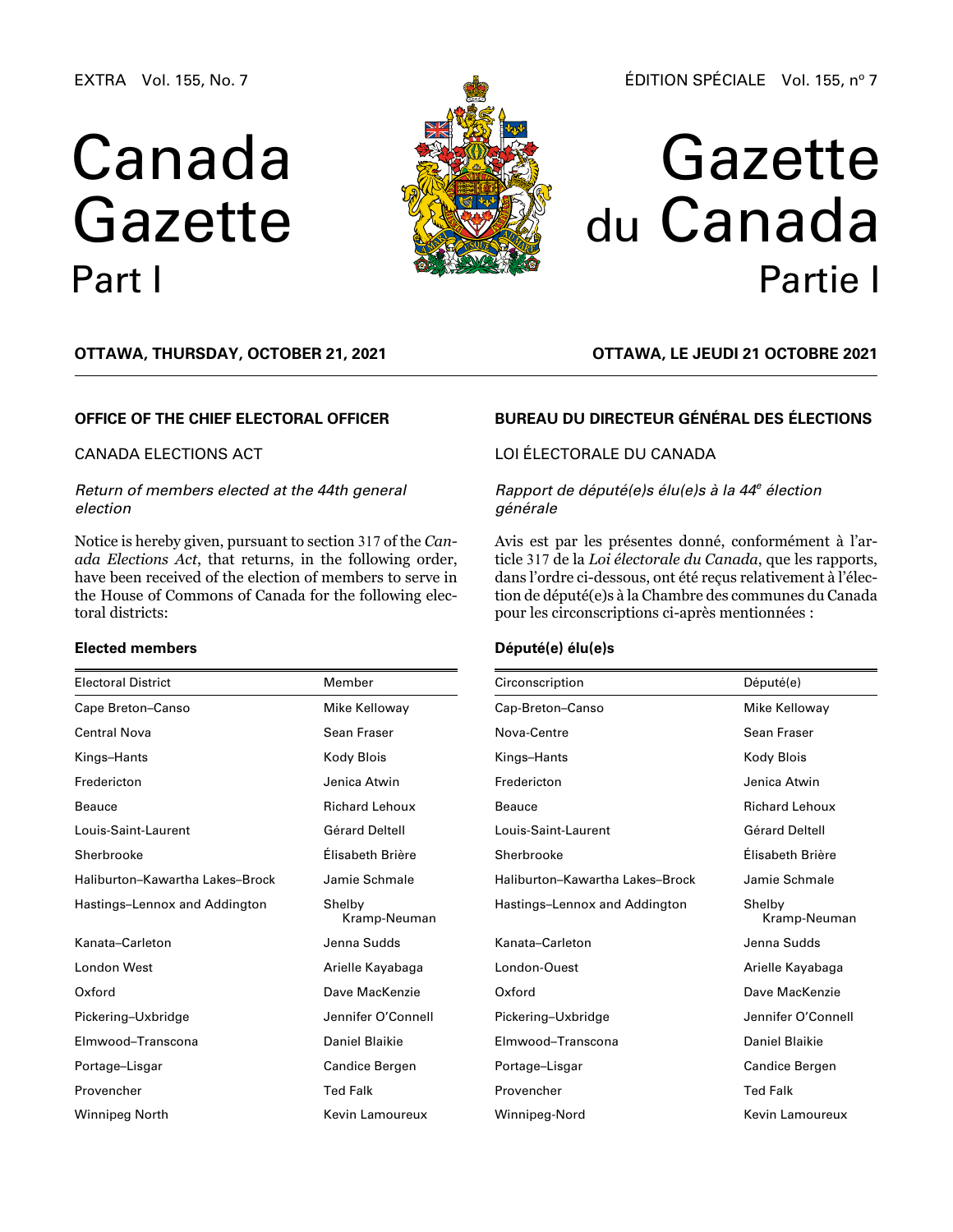| <b>Electoral District</b>                     | Member                      | Circonscription                               | Député(e)                          |
|-----------------------------------------------|-----------------------------|-----------------------------------------------|------------------------------------|
|                                               |                             |                                               |                                    |
| Winnipeg South                                | <b>Terry Duguid</b>         | Winnipeg-Sud                                  | <b>Terry Duguid</b>                |
| <b>Winnipeg South Centre</b>                  | James Carr                  | Winnipeg-Centre-Sud                           | James Carr                         |
| Regina-Qu'Appelle                             | <b>Andrew Scheer</b>        | Regina-Qu'Appelle                             | Andrew Scheer                      |
| Regina-Wascana                                | Michael Kram                | Regina-Wascana                                | Michael Kram                       |
| Saskatoon-University                          | Corey Tochor                | Saskatoon-University                          | Corey Tochor                       |
| <b>Calgary Centre</b>                         | Greg McLean                 | Calgary-Centre                                | Greg McLean                        |
| Calgary Forest Lawn                           | Jasraj Singh Hallan         | Calgary Forest Lawn                           | Jasraj Singh Hallan                |
| <b>Calgary Midnapore</b>                      | Stephanie Kusie             | <b>Calgary Midnapore</b>                      | Stephanie Kusie                    |
| Calgary Rocky Ridge                           | Pat Kelly                   | Calgary Rocky Ridge                           | Pat Kelly                          |
| <b>Calgary Shepard</b>                        | <b>Tom Kmiec</b>            | <b>Calgary Shepard</b>                        | <b>Tom Kmiec</b>                   |
| Calgary Signal Hill                           | Ron Liepert                 | Calgary Signal Hill                           | Ron Liepert                        |
| Red Deer-Lacombe                              | <b>Blaine Calkins</b>       | Red Deer-Lacombe                              | <b>Blaine Calkins</b>              |
| Chilliwack-Hope                               | <b>Mark Strahl</b>          | Chilliwack-Hope                               | <b>Mark Strahl</b>                 |
| North Vancouver                               | Jonathan Wilkinson          | North Vancouver                               | Jonathan Wilkinson                 |
| <b>Richmond Centre</b>                        | Wilson Miao                 | <b>Richmond-Centre</b>                        | Wilson Miao                        |
| South Okanagan-West Kootenay                  | <b>Richard Cannings</b>     | Okanagan-Sud-Kootenay-Ouest                   | <b>Richard Cannings</b>            |
| Steveston-Richmond East                       | Parm Bains                  | Steveston-Richmond-Est                        | Parm Bains                         |
| <b>Vancouver Centre</b>                       | Hedy Fry                    | Vancouver-Centre                              | Hedy Fry                           |
| Vancouver Granville                           | <b>Taleeb Noormohamed</b>   | Vancouver Granville                           | <b>Taleeb Noormohamed</b>          |
| Vancouver Kingsway                            | Don Davies                  | Vancouver Kingsway                            | Don Davies                         |
| Vancouver Quadra                              | Joyce Murray                | Vancouver Quadra                              | Joyce Murray                       |
| Coast of Bays-Central-Notre Dame              | <b>Clifford Small</b>       | Coast of Bays-Central-Notre Dame              | <b>Clifford Small</b>              |
| St. John's South-Mount Pearl                  | Seamus O'Regan              | St. John's-Sud-Mount Pearl                    | Seamus O'Regan                     |
| Charlottetown                                 | Sean Casey                  | Charlottetown                                 | Sean Casey                         |
| Tobique-Mactaquac                             | Richard Bragdon             | Tobique-Mactaquac                             | Richard Bragdon                    |
| Abitibi-Témiscamingue                         | Sébastien Lemire            | Abitibi-Témiscamingue                         | Sébastien Lemire                   |
| Beauport-Limoilou                             | Julie Vignola               | Beauport-Limoilou                             | Julie Vignola                      |
| Bellechasse-Les Etchemins-Lévis               | Dominique Vien              | Bellechasse-Les Etchemins-Lévis               | Dominique Vien                     |
| Beloeil-Chambly                               | Yves-François<br>Blanchet   | Beloeil-Chambly                               | Yves-François<br>Blanchet          |
| Thérèse-De Blainville                         | Louise Chabot               | Thérèse-De Blainville                         | Louise Chabot                      |
| Rimouski-Neigette-Témiscouata-<br>Les Basques | Maxime<br>Blanchette-Joncas | Rimouski-Neigette-Témiscouata-<br>Les Basques | Maxime<br><b>Blanchette-Joncas</b> |
| Charlesbourg-Haute-Saint-Charles              | Pierre Paul-Hus             | Charlesbourg-Haute-Saint-Charles              | Pierre Paul-Hus                    |
| Drummond                                      | Martin Champoux             | Drummond                                      | <b>Martin Champoux</b>             |
| Lévis-Lotbinière                              | Jacques Gourde              | Lévis-Lotbinière                              | Jacques Gourde                     |
| Manicouagan                                   | Marilène Gill               | Manicouagan                                   | Marilène Gill                      |
| Mirabel                                       | Jean-Denis Garon            | Mirabel                                       | Jean-Denis Garon                   |
| Richmond-Arthabaska                           | <b>Alain Rayes</b>          | Richmond-Arthabaska                           | Alain Rayes                        |
| Rosemont-La Petite-Patrie                     | Alexandre Boulerice         | Rosemont-La Petite-Patrie                     | Alexandre Boulerice                |
| Vaudreuil-Soulanges                           | Peter Schiefke              | Vaudreuil-Soulanges                           | Peter Schiefke                     |
| Ajax                                          | Mark Holland                | Ajax                                          | Mark Holland                       |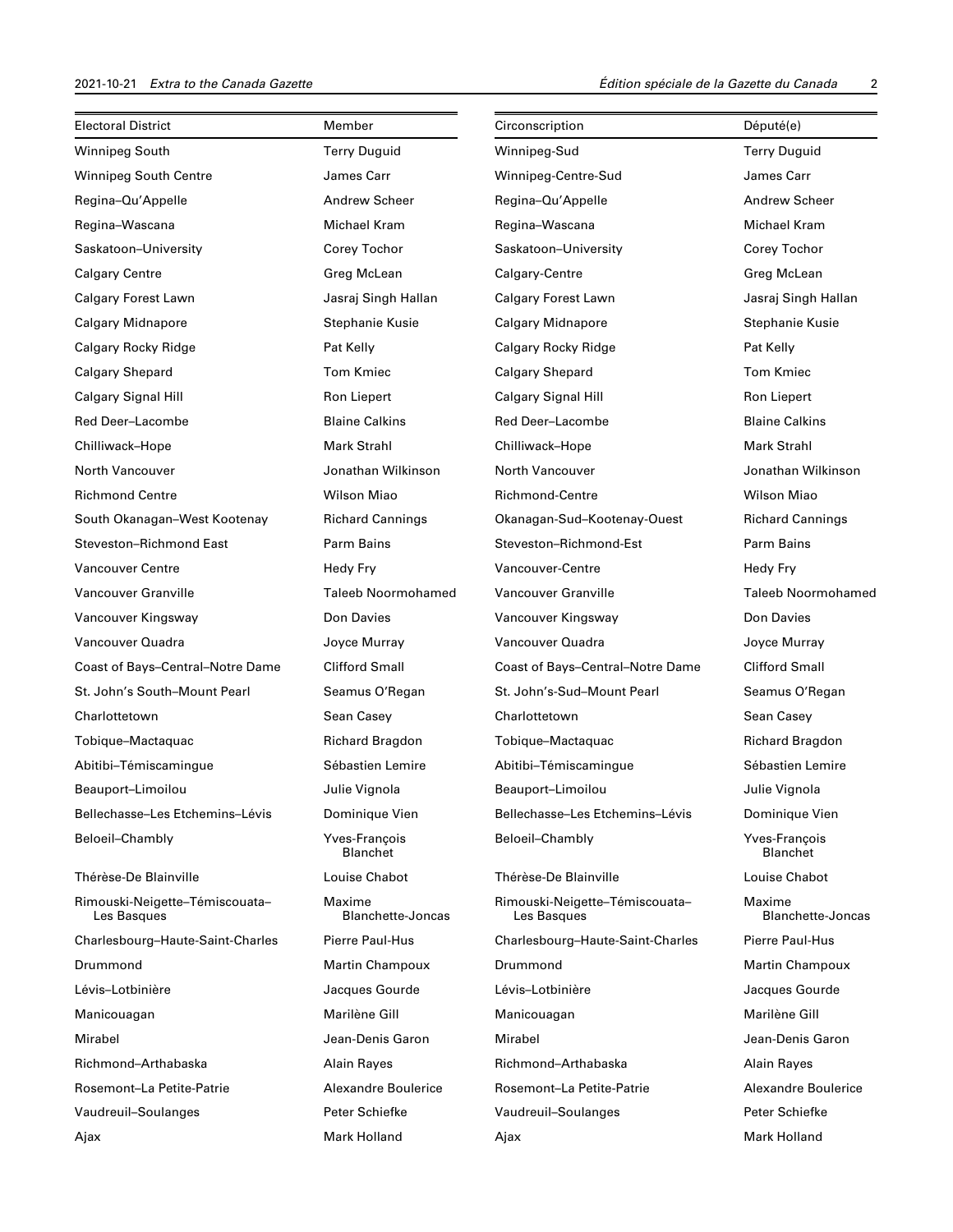| <b>Electoral District</b>                            | Member                    | Circonscription                                     | Député(e)                 |
|------------------------------------------------------|---------------------------|-----------------------------------------------------|---------------------------|
| Algoma-Manitoulin-Kapuskasing                        | <b>Carol Hughes</b>       | Algoma-Manitoulin-Kapuskasing                       | <b>Carol Hughes</b>       |
| Aurora-Oak Ridges-Richmond Hill                      | Leah Taylor Roy           | Aurora-Oak Ridges-Richmond Hill                     | Leah Taylor Roy           |
| Bay of Quinte                                        | <b>Ryan Williams</b>      | Baie de Quinte                                      | <b>Ryan Williams</b>      |
| <b>Brampton West</b>                                 | Kamalpreet Khera          | <b>Brampton-Ouest</b>                               | Kamalpreet Khera          |
| Don Valley North                                     | Han Dong                  | Don Valley-Nord                                     | Han Dong                  |
| Etobicoke-Lakeshore                                  | James Maloney             | Etobicoke-Lakeshore                                 | James Maloney             |
| Flamborough-Glanbrook                                | Dan Muys                  | Flamborough-Glanbrook                               | Dan Muys                  |
| Guelph                                               | Lloyd Longfield           | Guelph                                              | Lloyd Longfield           |
| Lambton-Kent-Middlesex                               | Lianne Rood               | Lambton-Kent-Middlesex                              | Lianne Rood               |
| Leeds-Grenville-Thousand Islands<br>and Rideau Lakes | <b>Michael Barrett</b>    | Leeds-Grenville-Thousand Islands<br>et Rideau Lakes | <b>Michael Barrett</b>    |
| Markham-Stouffville                                  | Helena Jaczek             | Markham-Stouffville                                 | Helena Jaczek             |
| Markham-Thornhill                                    | Mary Ng                   | Markham-Thornhill                                   | Mary Ng                   |
| Mississauga-Lakeshore                                | Sven Spengemann           | Mississauga-Lakeshore                               | Sven Spengemann           |
| Nickel Belt                                          | Marc G. Serré             | Nickel Belt                                         | Marc G. Serré             |
| Nipissing-Timiskaming                                | Anthony Rota              | Nipissing-Timiskaming                               | Anthony Rota              |
| Oshawa                                               | <b>Colin Carrie</b>       | Oshawa                                              | <b>Colin Carrie</b>       |
| Parkdale-High Park                                   | Arif Virani               | Parkdale-High Park                                  | Arif Virani               |
| <b>Richmond Hill</b>                                 | Majid Jowhari             | <b>Richmond Hill</b>                                | Majid Jowhari             |
| Sault Ste. Marie                                     | <b>Terry Sheehan</b>      | Sault Ste. Marie                                    | <b>Terry Sheehan</b>      |
| Scarborough-Agincourt                                | Jean Yip                  | Scarborough-Agincourt                               | Jean Yip                  |
| Scarborough Centre                                   | Salma Zahid               | Scarborough-Centre                                  | Salma Zahid               |
| Scarborough-Guildwood                                | John McKay                | Scarborough-Guildwood                               | John McKay                |
| Simcoe North                                         | <b>Adam Chambers</b>      | Simcoe-Nord                                         | <b>Adam Chambers</b>      |
| Spadina-Fort York                                    | Kevin Vuong               | Spadina-Fort York                                   | Kevin Vuong               |
| Thornhill                                            | Melissa Lantsman          | Thornhill                                           | Melissa Lantsman          |
| Thunder Bay-Rainy River                              | Marcus Powlowski          | Thunder Bay-Rainy River                             | Marcus Powlowski          |
| <b>Toronto Centre</b>                                | Marci len                 | Toronto-Centre                                      | Marci len                 |
| Toronto-Danforth                                     | Julie Dabrusin            | Toronto-Danforth                                    | Julie Dabrusin            |
| Whitby                                               | Ryan Turnbull             | Whitby                                              | Ryan Turnbull             |
| York-Simcoe                                          | <b>Scot Davidson</b>      | York-Simcoe                                         | Scot Davidson             |
| <b>Winnipeg Centre</b>                               | Leah Gazan                | Winnipeg-Centre                                     | Leah Gazan                |
| Moose Jaw-Lake Centre-Lanigan                        | <b>Fraser Tolmie</b>      | Moose Jaw-Lake Centre-Lanigan                       | <b>Fraser Tolmie</b>      |
| Saskatoon-Grasswood                                  | Kevin Waugh               | Saskatoon-Grasswood                                 | Kevin Waugh               |
| Saskatoon West                                       | <b>Bradley Redekopp</b>   | Saskatoon-Ouest                                     | <b>Bradley Redekopp</b>   |
| <b>Banff-Airdrie</b>                                 | <b>Blake Richards</b>     | Banff-Airdrie                                       | <b>Blake Richards</b>     |
| <b>Calgary Confederation</b>                         | <b>Leonard Webber</b>     | <b>Calgary Confederation</b>                        | <b>Leonard Webber</b>     |
| Calgary Heritage                                     | Robert Benzen             | Calgary Heritage                                    | Robert Benzen             |
| <b>Calgary Nose Hill</b>                             | Michelle Rempel<br>Garner | <b>Calgary Nose Hill</b>                            | Michelle Rempel<br>Garner |
| <b>Edmonton Manning</b>                              | <b>Ziad Aboultaif</b>     | <b>Edmonton Manning</b>                             | <b>Ziad Aboultaif</b>     |
| <b>Edmonton Riverbend</b>                            | <b>Matthew Jeneroux</b>   | <b>Edmonton Riverbend</b>                           | <b>Matthew Jeneroux</b>   |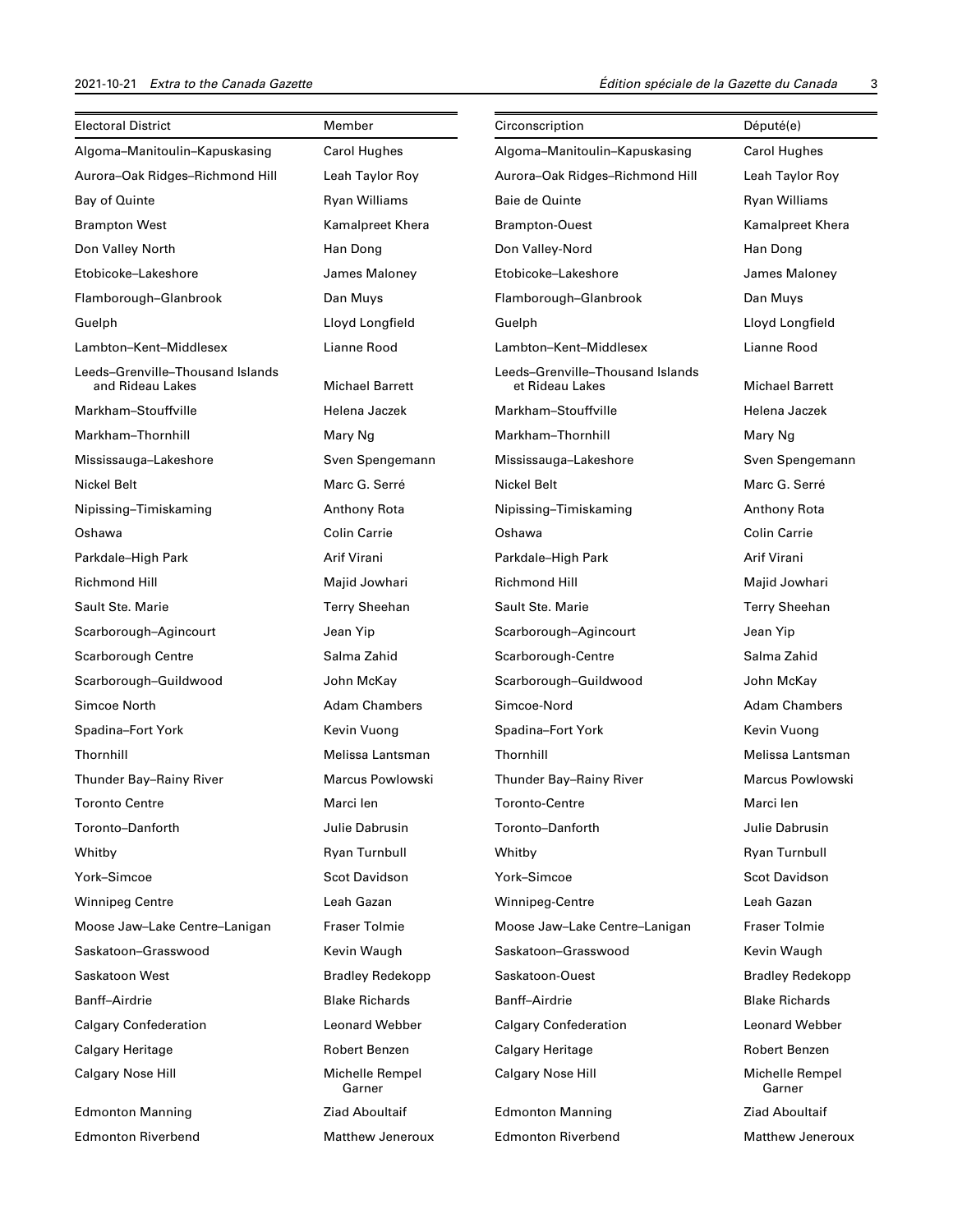| <b>Electoral District</b>                            | Member                            | Circonscription                                      | Député(e)                         |
|------------------------------------------------------|-----------------------------------|------------------------------------------------------|-----------------------------------|
| <b>Edmonton Strathcona</b>                           | <b>Heather McPherson</b>          | <b>Edmonton Strathcona</b>                           | <b>Heather McPherson</b>          |
| Edmonton-Wetaskiwin                                  | <b>Michael Lake</b>               | Edmonton-Wetaskiwin                                  | Michael Lake                      |
| Lakeland                                             | <b>Shannon Stubbs</b>             | Lakeland                                             | <b>Shannon Stubbs</b>             |
| St. Albert-Edmonton                                  | <b>Michael Cooper</b>             | St. Albert-Edmonton                                  | <b>Michael Cooper</b>             |
| Sherwood Park-Fort Saskatchewan                      | <b>Garnett Genuis</b>             | Sherwood Park-Fort Saskatchewan                      | <b>Garnett Genuis</b>             |
| Courtenay-Alberni                                    | Gord Johns                        | Courtenay-Alberni                                    | Gord Johns                        |
| Delta                                                | Carla Qualtrough                  | Delta                                                | Carla Qualtrough                  |
| Kamloops-Thompson-Cariboo                            | <b>Frank Caputo</b>               | Kamloops-Thompson-Cariboo                            | <b>Frank Caputo</b>               |
| Esquimalt-Saanich-Sooke                              | <b>Randall Garrison</b>           | Esquimalt-Saanich-Sooke                              | <b>Randall Garrison</b>           |
| <b>Surrey Centre</b>                                 | Randeep Sarai                     | Surrey-Centre                                        | Randeep Sarai                     |
| North Island-Powell River                            | Rachel Blaney                     | North Island-Powell River                            | Rachel Blaney                     |
| Victoria                                             | <b>Laurel Collins</b>             | Victoria                                             | <b>Laurel Collins</b>             |
| Bonavista-Burin-Trinity                              | <b>Churence Rogers</b>            | Bonavista-Burin-Trinity                              | <b>Churence Rogers</b>            |
| Long Range Mountains                                 | <b>Gudrid Hutchings</b>           | Long Range Mountains                                 | <b>Gudrid Hutchings</b>           |
| St. John's East                                      | Joanne Thompson                   | St. John's-Est                                       | Joanne Thompson                   |
| Cardigan                                             | Lawrence MacAulay                 | Cardigan                                             | Lawrence MacAulay                 |
| Halifax                                              | Andy Fillmore                     | Halifax                                              | Andy Fillmore                     |
| Sydney-Victoria                                      | Jaime Battiste                    | Sydney-Victoria                                      | Jaime Battiste                    |
| <b>West Nova</b>                                     | <b>Chris d'Entremont</b>          | Nova-Ouest                                           | <b>Chris d'Entremont</b>          |
| Beauséjour                                           | Dominic LeBlanc                   | Beauséjour                                           | Dominic LeBlanc                   |
| <b>Fundy Royal</b>                                   | <b>Rob Moore</b>                  | <b>Fundy Royal</b>                                   | <b>Rob Moore</b>                  |
| Miramichi-Grand Lake                                 | <b>Jake Stewart</b>               | Miramichi-Grand Lake                                 | Jake Stewart                      |
| <b>New Brunswick Southwest</b>                       | John Williamson                   | Nouveau-Brunswick-Sud-Ouest                          | John Williamson                   |
| Avignon-La Mitis-Matane-Matapédia                    | Kristina Michaud                  | Avignon-La Mitis-Matane-Matapédia                    | Kristina Michaud                  |
| Beauport-Côte-de-Beaupré-Île<br>d'Orléans-Charlevoix | <b>Caroline Desbiens</b>          | Beauport-Côte-de-Beaupré-Île<br>d'Orléans-Charlevoix | <b>Caroline Desbiens</b>          |
| Chicoutimi-Le Fjord                                  | <b>Richard Martel</b>             | Chicoutimi-Le Fjord                                  | <b>Richard Martel</b>             |
| Compton-Stanstead                                    | Marie-Claude Bibeau               | Compton-Stanstead                                    | Marie-Claude Bibeau               |
| Gaspésie-Les Îles-de-la-Madeleine                    | Diane Lebouthillier               | Gaspésie-Les Îles-de-la-Madeleine                    | Diane Lebouthillier               |
| Jonquière                                            | Mario Simard                      | Jonquière                                            | Mario Simard                      |
| Lac-Saint-Jean                                       | Alexis<br><b>Brunelle-Duceppe</b> | Lac-Saint-Jean                                       | Alexis<br><b>Brunelle-Duceppe</b> |
| Montmagny-L'Islet-Kamouraska-<br>Rivière-du-Loup     | Bernard Généreux                  | Montmagny-L'Islet-Kamouraska-<br>Rivière-du-Loup     | <b>Bernard Généreux</b>           |
| Outremont                                            | Rachel Bendayan                   | Outremont                                            | Rachel Bendayan                   |
| Portneuf-Jacques-Cartier                             | Joël Godin                        | Portneuf-Jacques-Cartier                             | Joël Godin                        |
| Rivière-des-Mille-Îles                               | Luc Desilets                      | Rivière-des-Mille-Îles                               | Luc Desilets                      |
| Saint-Hyacinthe-Bagot                                | Simon-Pierre<br>Savard-Tremblay   | Saint-Hyacinthe-Bagot                                | Simon-Pierre<br>Savard-Tremblay   |
| Shefford                                             | Andréanne Larouche                | Shefford                                             | Andréanne Larouche                |
| Barrie-Innisfil                                      | John Brassard                     | Barrie-Innisfil                                      | John Brassard                     |
| Barrie-Springwater-Oro-Medonte                       | Doug Shipley                      | Barrie-Springwater-Oro-Medonte                       | Doug Shipley                      |
| Brantford-Brant                                      | Larry Brock                       | <b>Brantford-Brant</b>                               | Larry Brock                       |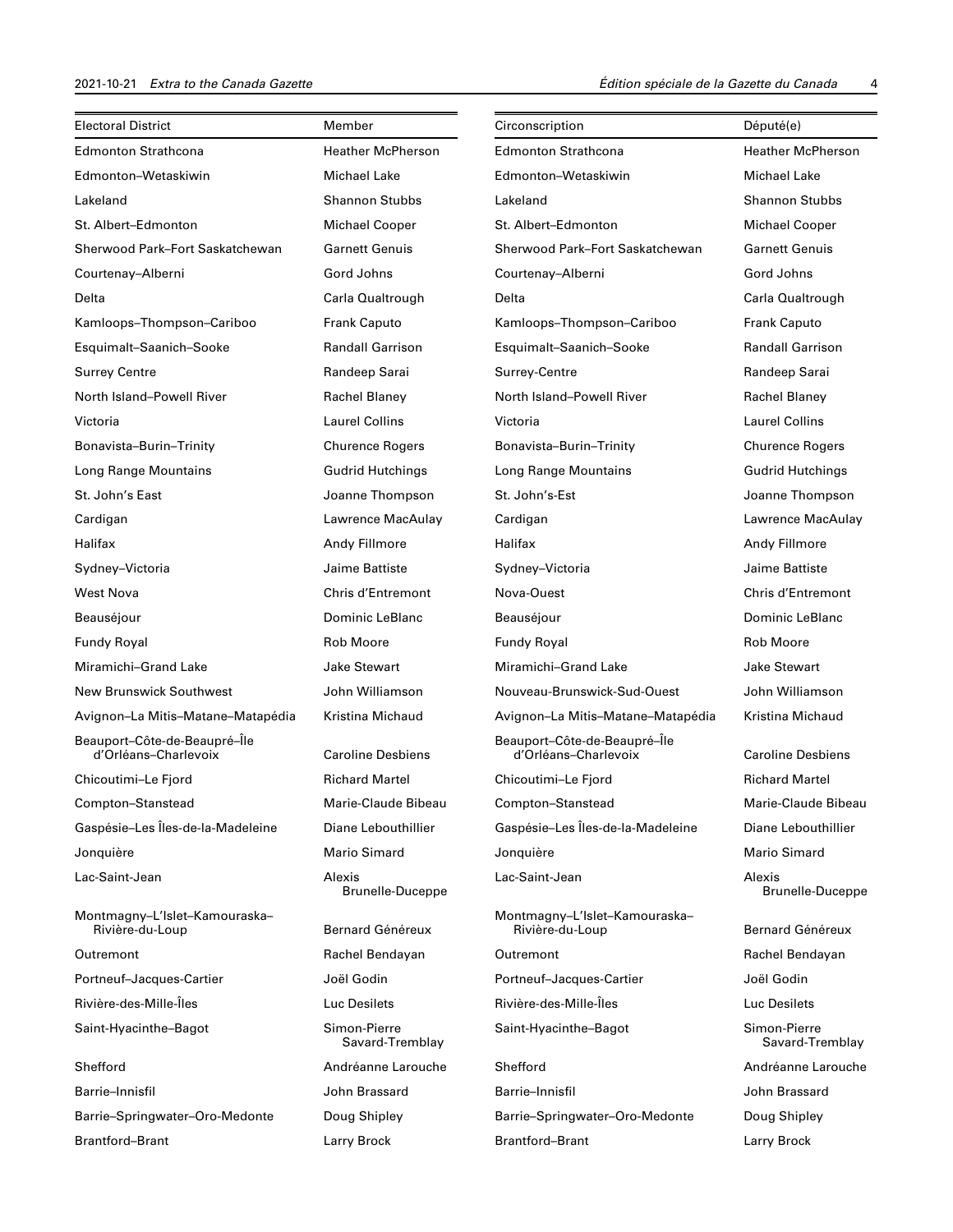| <b>Electoral District</b>     | Member                  | Circonscription               | Député(e)               |
|-------------------------------|-------------------------|-------------------------------|-------------------------|
| Chatham-Kent-Leamington       | Dave Epp                | Chatham-Kent-Leamington       | Dave Epp                |
| Don Valley West               | <b>Robert Oliphant</b>  | Don Valley-Ouest              | <b>Robert Oliphant</b>  |
| Dufferin-Caledon              | Kyle Seeback            | Dufferin-Caledon              | Kyle Seeback            |
| Durham                        | Erin O'Toole            | Durham                        | Erin O'Toole            |
| Essex                         | <b>Chris Lewis</b>      | Essex                         | <b>Chris Lewis</b>      |
| <b>Etobicoke Centre</b>       | Yvan Baker              | Etobicoke-Centre              | Yvan Baker              |
| Huron-Bruce                   | Ben Lobb                | Huron-Bruce                   | Ben Lobb                |
| Kenora                        | Eric Melillo            | Kenora                        | Eric Melillo            |
| Kitchener Centre              | <b>Michael Morrice</b>  | Kitchener-Centre              | <b>Michael Morrice</b>  |
| Kitchener-Conestoga           | <b>Timothy Louis</b>    | Kitchener-Conestoga           | <b>Timothy Louis</b>    |
| Milton                        | Adam van Koeverden      | Milton                        | Adam van Koeverden      |
| Mississauga East-Cooksville   | Peter Fonseca           | Mississauga-Est-Cooksville    | Peter Fonseca           |
| Ottawa South                  | David McGuinty          | Ottawa-Sud                    | David McGuinty          |
| Scarborough Southwest         | William Blair           | Scarborough-Sud-Ouest         | <b>William Blair</b>    |
| Simcoe-Grey                   | <b>Terry Dowdall</b>    | Simcoe-Grey                   | <b>Terry Dowdall</b>    |
| Sudbury                       | Viviane LaPointe        | Sudbury                       | Viviane LaPointe        |
| University-Rosedale           | Chrystia Freeland       | University-Rosedale           | Chrystia Freeland       |
| <b>York South-Weston</b>      | Ahmed Hussen            | York-Sud-Weston               | Ahmed Hussen            |
| Brandon-Souris                | Larry Maguire           | <b>Brandon-Souris</b>         | Larry Maguire           |
| Selkirk-Interlake-Eastman     | James Bezan             | Selkirk-Interlake-Eastman     | James Bezan             |
| Battlefords-Lloydminster      | <b>Rosemarie Falk</b>   | Battlefords-Lloydminster      | Rosemarie Falk          |
| <b>Battle River-Crowfoot</b>  | Damien Kurek            | <b>Battle River-Crowfoot</b>  | Damien Kurek            |
| <b>Bow River</b>              | <b>Martin Shields</b>   | <b>Bow River</b>              | <b>Martin Shields</b>   |
| Calgary Skyview               | George Chahal           | Calgary Skyview               | George Chahal           |
| <b>Edmonton Centre</b>        | Randy Boissonnault      | <b>Edmonton-Centre</b>        | Randy Boissonnault      |
| <b>Edmonton Griesbach</b>     | <b>Blake Desjarlais</b> | <b>Edmonton Griesbach</b>     | <b>Blake Desjarlais</b> |
| Fort McMurray-Cold Lake       | Laila Goodridge         | Fort McMurray-Cold Lake       | Laila Goodridge         |
| Grande Prairie-Mackenzie      | <b>Chris Warkentin</b>  | Grande Prairie-Mackenzie      | <b>Chris Warkentin</b>  |
| Lethbridge                    | Rachael Harder          | Lethbridge                    | Rachael Harder          |
| Medicine Hat-Cardston-Warner  | Glen Motz               | Medicine Hat-Cardston-Warner  | Glen Motz               |
| Peace River-Westlock          | Arnold Viersen          | Peace River-Westlock          | Arnold Viersen          |
| <b>Red Deer-Mountain View</b> | Earl Dreeshen           | <b>Red Deer-Mountain View</b> | Earl Dreeshen           |
| Sturgeon River-Parkland       | Dane Lloyd              | Sturgeon River-Parkland       | Dane Lloyd              |
| Yellowhead                    | <b>Gerald Soroka</b>    | Yellowhead                    | <b>Gerald Soroka</b>    |
| <b>Burnaby North-Seymour</b>  | <b>Terry Beech</b>      | Burnaby-Nord-Seymour          | Terry Beech             |
| <b>Burnaby South</b>          | Jagmeet Singh           | Burnaby-Sud                   | Jagmeet Singh           |
| Cloverdale-Langley City       | John Aldag              | Cloverdale-Langley City       | John Aldag              |
| Cowichan-Malahat-Langford     | Alistair MacGregor      | Cowichan-Malahat-Langford     | Alistair MacGregor      |
| Fleetwood-Port Kells          | Ken Hardie              | Fleetwood-Port Kells          | Ken Hardie              |
| Kelowna-Lake Country          | <b>Tracy Gray</b>       | Kelowna-Lake Country          | <b>Tracy Gray</b>       |
| Kootenay-Columbia             | <b>Robert Morrison</b>  | Kootenay-Columbia             | <b>Robert Morrison</b>  |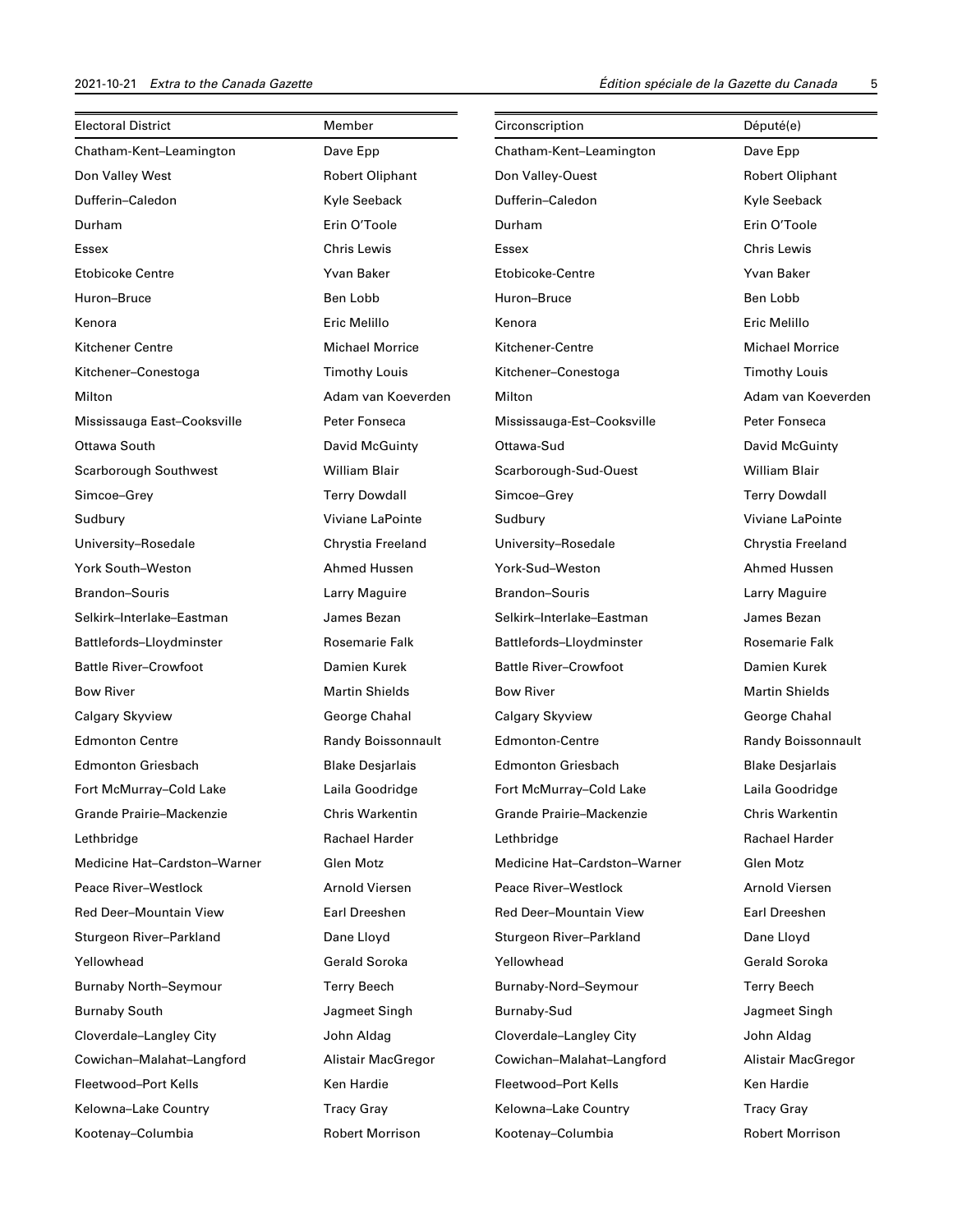| <b>Electoral District</b>                     | Member                 | Circonscription                               | Député(e)              |
|-----------------------------------------------|------------------------|-----------------------------------------------|------------------------|
| Langley-Aldergrove                            | Tako Van Popta         | Langley-Aldergrove                            | Tako Van Popta         |
| Mission-Matsqui-Fraser Canyon                 | <b>Brad Vis</b>        | Mission-Matsqui-Fraser Canyon                 | <b>Brad Vis</b>        |
| New Westminster-Burnaby                       | Peter Julian           | New Westminster-Burnaby                       | Peter Julian           |
| Pitt Meadows-Maple Ridge                      | <b>Marc Dalton</b>     | Pitt Meadows-Maple Ridge                      | <b>Marc Dalton</b>     |
| Port Moody-Coquitlam                          | Bonita Zarrillo        | Port Moody-Coquitlam                          | Bonita Zarrillo        |
| Prince George-Peace River-Northern<br>Rockies | Bob Zimmer             | Prince George-Peace River-Northern<br>Rockies | <b>Bob Zimmer</b>      |
| South Surrey-White Rock                       | Kerry-Lynne Findlay    | Surrey-Sud-White Rock                         | Kerry-Lynne Findlay    |
| <b>Vancouver East</b>                         | Jenny Kwan             | Vancouver-Est                                 | Jenny Kwan             |
| Vancouver South                               | Harjit S. Sajjan       | Vancouver-Sud                                 | Harjit S. Sajjan       |
| Avalon                                        | Kenneth McDonald       | Avalon                                        | Kenneth McDonald       |
| Cumberland-Colchester                         | <b>Stephen Ellis</b>   | Cumberland-Colchester                         | <b>Stephen Ellis</b>   |
| South Shore-St. Margarets                     | <b>Richard Perkins</b> | South Shore-St. Margarets                     | <b>Richard Perkins</b> |
| Madawaska-Restigouche                         | René Arseneault        | Madawaska-Restigouche                         | René Arseneault        |
| Saint John-Rothesay                           | Wayne Long             | Saint John-Rothesay                           | Wayne Long             |
| Ahuntsic-Cartierville                         | Mélanie Joly           | Ahuntsic-Cartierville                         | Mélanie Joly           |
| Châteauguay-Lacolle                           | Brenda Shanahan        | Châteauguay-Lacolle                           | Brenda Shanahan        |
| Dorval-Lachine-LaSalle                        | Anju Dhillon           | Dorval-Lachine-LaSalle                        | Anju Dhillon           |
| Laval-Les Îles                                | Fayçal El-Khoury       | Laval-Les Îles                                | Fayçal El-Khoury       |
| Longueuil-Charles-LeMoyne                     | <b>Sherry Romanado</b> | Longueuil-Charles-LeMoyne                     | <b>Sherry Romanado</b> |
| <b>Brampton East</b>                          | Maninder Sidhu         | <b>Brampton-Est</b>                           | Maninder Sidhu         |
| <b>Brampton North</b>                         | Ruby Sahota            | Brampton-Nord                                 | Ruby Sahota            |
| Cambridge                                     | Bryan May              | Cambridge                                     | Bryan May              |
| Don Valley East                               | <b>Michael Coteau</b>  | Don Valley-Est                                | <b>Michael Coteau</b>  |
| Eglinton-Lawrence                             | Marco Mendicino        | Eglinton-Lawrence                             | Marco Mendicino        |
| Elgin-Middlesex-London                        | Karen Vecchio          | Elgin-Middlesex-London                        | Karen Vecchio          |
| Glengarry-Prescott-Russell                    | <b>Francis Drouin</b>  | Glengarry-Prescott-Russell                    | <b>Francis Drouin</b>  |
| Hamilton West–Ancaster–Dundas                 | Filomena Tassi         | Hamilton-Ouest-Ancaster-Dundas                | Filomena Tassi         |
| Mississauga-Streetsville                      | <b>Rechie Valdez</b>   | Mississauga-Streetsville                      | <b>Rechie Valdez</b>   |
| Parry Sound-Muskoka                           | <b>Scott Aitchison</b> | Parry Sound-Muskoka                           | <b>Scott Aitchison</b> |
| Timmins-James Bay                             | <b>Charlie Angus</b>   | Timmins-Baie James                            | <b>Charlie Angus</b>   |
| Dauphin-Swan River-Neepawa                    | Dan Mazier             | Dauphin-Swan River-Neepawa                    | Dan Mazier             |
| <b>Cypress Hills-Grasslands</b>               | Jeremy Patzer          | <b>Cypress Hills-Grasslands</b>               | Jeremy Patzer          |
| Desnethé-Missinippi-Churchill River           | Gary Vidal             | Desnethé-Missinippi-Rivière Churchill         | Gary Vidal             |
| <b>Carlton Trail-Eagle Creek</b>              | Kelly Block            | Sentier Carlton-Eagle Creek                   | Kelly Block            |
| <b>Prince Albert</b>                          | Randy Hoback           | <b>Prince Albert</b>                          | Randy Hoback           |
| Regina-Lewvan                                 | <b>Warren Steinley</b> | Regina-Lewvan                                 | <b>Warren Steinley</b> |
| Souris-Moose Mountain                         | Robert Kitchen         | Souris-Moose Mountain                         | <b>Robert Kitchen</b>  |
| Yorkton-Melville                              | Cathay Wagantall       | Yorkton-Melville                              | Cathay Wagantall       |
| Foothills                                     | John Barlow            | Foothills                                     | John Barlow            |
| Abbotsford                                    | Ed Fast                | Abbotsford                                    | Ed Fast                |